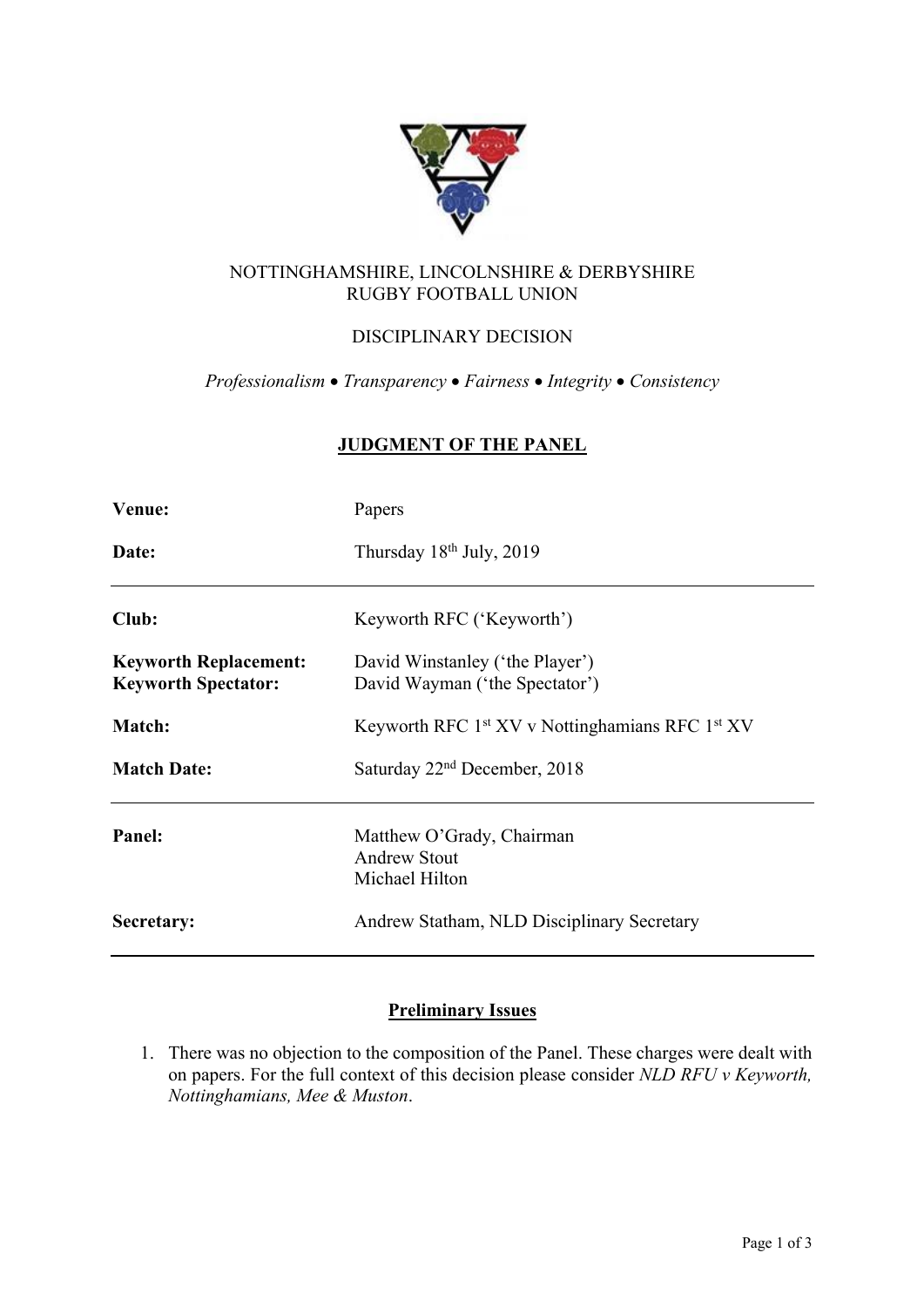### **Charges and Pleas**

2. Both the Player and the Spectator were charged with conduct prejudicial to the interests of the Game or Union contrary to Rule 5.12. The particulars of the charge against the Player were:

> "In the Nottingham Junior Vase game between Keyworth and Nottinghamians played on Saturday 22nd December 2018, you entered the field of play and got involved in the on field brawl that had broken out between both teams 30 minutes into the second half."

- 3. The Player admitted the charge.
- 4. The Spectator is charged as follows:

"In the Nottingham Junior Vase game between Keyworth and Nottinghamians played on Saturday 22nd December 2018, you entered the field of play whilst an on field brawl had broken out between both teams 30 minutes into the second half."

5. The Spectator admitted the charge.

### **Submissions**

- 6. Mr. Kevin Price, the Keyworth Chairman, submitted the following in mitigation:
	- a) Both individuals offered their sincere apologies for their actions on the day
	- b) Season 2018-19 was David Winstanley's first season at the Club, and indeed of Rugby, and whilst not appreciating it at the time he now recognises that what he did is not part of the Game, but his sole intention was to separate 2 players involved in the brawl.
	- c) Season 2018-19 was David Wayman's first season at the Club following 20 years of rugby at both Newark and West Bridgford, without any blemish on his record; and
	- d) From the Club's experience of both players, both before and since the incident, it would appear to be out of character for either to have become involved in the actions that they did on the day.

#### **Sanctions**

- 7. Although these were 5.12 charges the Panel had regard to the sanctioning framework in Regulations 19.11.8, 19.11.10 and 19.11.11.
- 8. The Panel accepted the mitigation offered in respect of both individuals. The Player entered the field and participated in the brawl, which included pulling at opposition players. He was a replacement (the club touch judge) and should not have entred the field for the reason he did. He contributed to the escalation of the confrontation. He